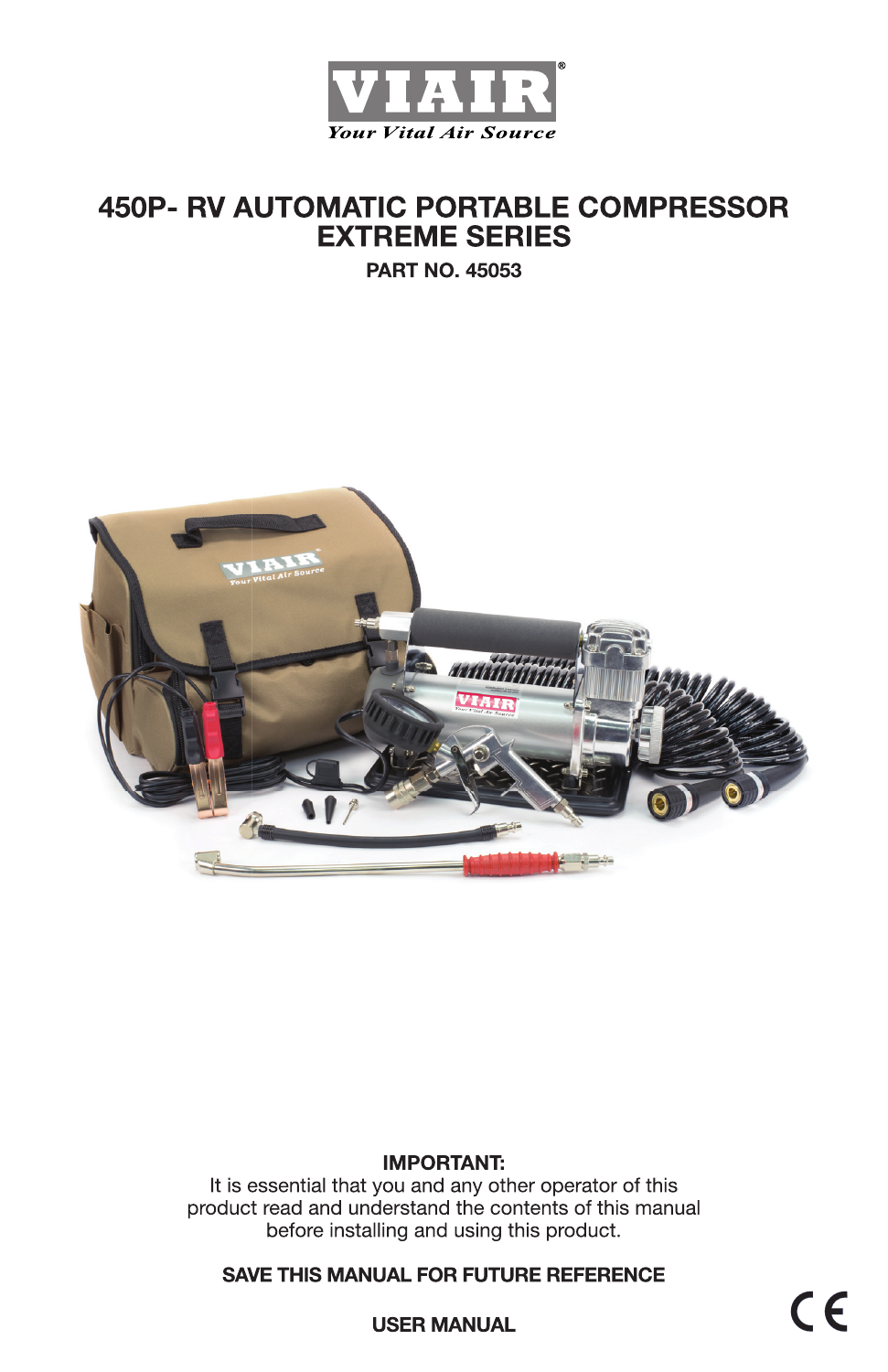# **IMPORTANT SAFETY INSTRUCTIONS:**

**CAUTION:** To reduce risk of electrical shock or electrocution:

- Do not disassemble. Do not attempt repairs or modifications.
- Refer to qualified service agencies for all service and repairs.
- Do not use this product in or area where it can fall or be pulled into water or other liquids.
- Do not reach for this product if it has fallen into liquid.
- Use this compressor with 12-volt DC systems only.
- This product should never be left unattended during use.

### **WARNING:** To prevent injury:

- Never allow children to operate this compressor.
- Close supervision is necessary when this compressor is being used near children.
- This compressor will become very HOT during and immediately after use. Do not touch any part of this compressor with bare hands, other than the ON/OFF switch during and immediately after use.
- Do not use this product near flames or explosive materials or where aerosol products are being used.
- Do not operate this product where oxygen is being administered.
- Do not pump anything other than atmospheric air.
- Never use this product while sleepy or drowsy.
- Do not use any tools or attachments without first determining maximum air pressure for that tool or attachment.
- Never point any air nozzle or air sprayer toward another person or any part of the body.
- This air compressor is equipped with an Automatic Reset Thermal Protector, and can automatically restart after the thermal protector resets. Always cut off power source when thermal protector becomes activated.
- Wear safety glasses or goggles when operating this product.
- Use only in well ventilated areas.
- After usage, always release excess pressure from the coil hose by turning On/Off switch to the Off position, disconnect hose from compressor, with the tire inflation gun still connected to the other end of the coil hose, pull trigger on the tire inflation gun to release excess pressure.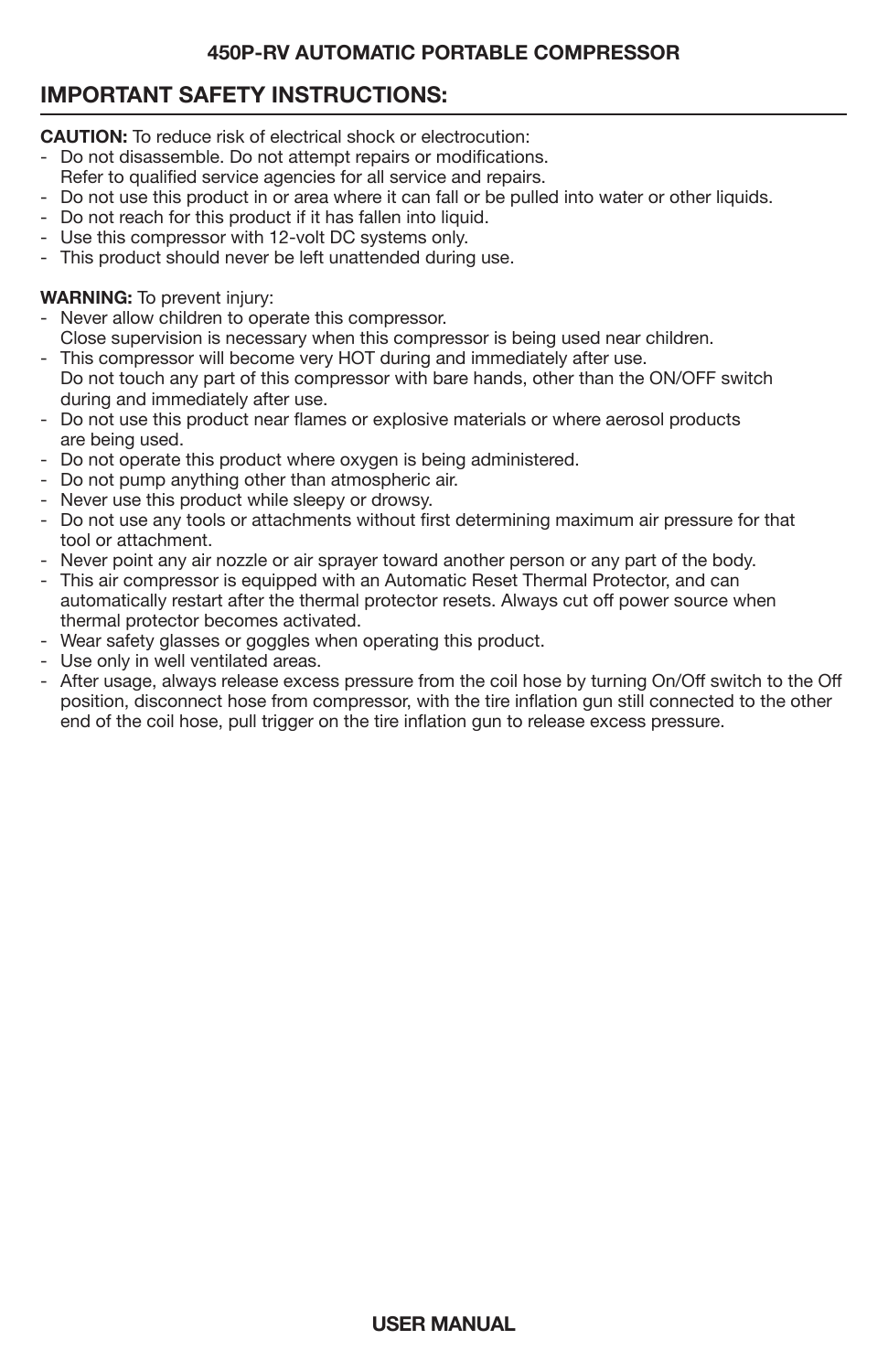# **OPERATING INSTRUCTIONS:**

Please read and follow the operating instructions carefully to assure that you will enjoy the convenience and best use out of your air compressor.

- 1. Always operate the compressor AT OR BELOW THE MAXIMUM PRESSURE RATING of the compressor. Refer to Specifications section of this manual.
- 2. Always OBSERVE THE MAXIMUM DUTY CYCLE of the air compressor. Refer to Specifications section of this manual for details. Operations exceeding maximum pressure ratings and or duty cycle will result in damage to air compressor.
- 3. Your air compressor is equipped with an AUTOMATIC THERMAL OVERLOAD PROTECTOR. This feature is designed to protect the air compressor from over-heating and causing permanent damage to your air compressor. The thermal overload protector will automatically cut off power to air compressor should internal operating temperature of the air compressor rise above safe levels during excessive use.
- 4. Should your compressor shut off suddenly after extended use, do not attempt to restart air compressor. Turn ON/OFF switch of air compressor to the OFF position. The automatic thermal overload protector will automatically reset when internal temperature of the air compressor drops below safe level. After allowing air compressor to cool off for about 30 minutes, you can safely resume use of the air compressor by turning on the air compressor.
- 5. For your convenience, and to protect the air compressor from over-pressure operation that can cause permanent damage to the unit - this compressor is equipped with built-in pressure switch with a factory set cut-on pressure of 130 PSI  $(\pm 5%)$  and a factory set cut-off pressure of 155 PSI (± 5%). During inflation of tire pressures between 130 PSI to 155 PSI, if you stop inflation, the compressor may not restart. This is completely normal, since inline pressure is greater than cut-on pressure of the pressure switch and less than cut-off pressure of the pressure switch. To restart compressor, deflate tire pressure to below 130 PSI, reconnect tire chuck to tire valve stem and resume tire inflation.
- 6. Please note that you may experience a slight delay of the compressor's motor starting when the ON/OFF switch is turned on while compressor is pressurized (when there is pressure in the line that the compressor is connected to). This is a normal delayed reaction, not a Compressor ON/OFF switch malfunction.
- 7. It is strongly recommended that you keep the vehicle's engine running while using the air compressor to prevent discharge of your vehicle's battery.
- 8. ONLY OPERATE THE AIR COMPRESSOR IN WELL VENTILATED AREAS. Compressor performance is enhanced when operating compressor with vehicle engine running.

#### **IMPORTANT:** Engine must be running while using this compressor.

Before attaching air compressor power clamps to your vehicle's battery terminals, check to make sure that the ONVOFF switch of your compressor is in the OFF position. Attach the Positive (+) battery clamp (Red) to the Positive terminal of the battery and the Negative (-) battery clamp (Black) to the Negative terminal of the battery. Always keep your vehicle's engine running while operating compressor to avoid draining your vehicle's battery.

**CAUTION:** Your Portable Air Compressor is Moisture and Dust Resistant, but NOT WATER OR DUST PROOF. Never place compressor in soft sand while running the compressor. Vibration from the compressor will cause the compressor to settle into soft sand, resulting in compressor drawing in foreign particles. Never expose compressor to water while running the compressor.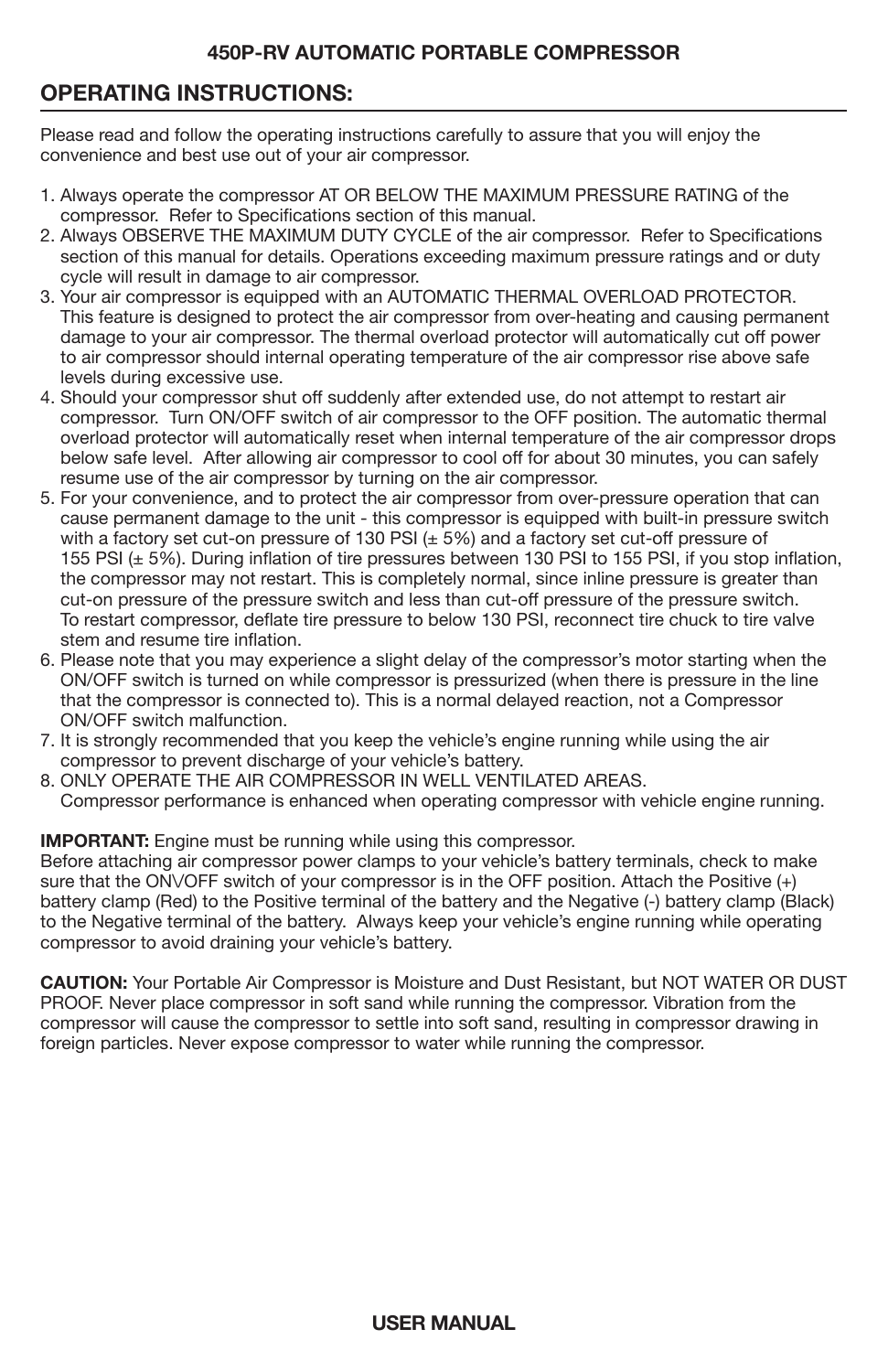# **OPERATING INSTRUCTIONS (cont'd):**

**This air compressor comes with 1/4" quick connect stud. An extension coil hose and a tire inflation gun are also included with your compressor. Each end of the extension coil hose is equipped with a 1/4" quick connect coupler. The tire inflation gun comes with a 1/4" quick connect stud, pressure gauge, rubber hose, bleeder valve and tire chuck. Attach one end of the extension coil hose to the stud on your compressor and the other end to the stud on the tire gun kit. The tire gun kit can be used for both airing up and airing down. Please familiarize yourself with the following functions of this versatile air tool:**

### *TIRE INFLATION:*

- 1. Attach one end of the extension coil hose to the compressor and the other end to the tire gun kit, 45-degree angled chuck or 90-degree twist-on chuck – depending on need.
- 2. Turn compressor switch on and hold down the trigger on the tire gun kit to begin inflation.
- 3. When desired pressure is reached, release the trigger. If finished with use, turn power switch on compressor off position.

**NOTE:** To release excess pressure, turn off compressor and disconnect hose from compressor. With the tire inflation gun still connected to the other end of the coil hose, pull trigger on the tire inflation gun to release excess pressure.

**CAUTION:** To avoid over inflation, never exceed recommended pressure on articles to be inflated. Bursting can cause serious injury.

**NOTE:** Your air compressor is equipped with a pressure switch (cut on at 130 PSI, cut off at 155 PSI). This feature is designed to protect the air compressor from over-pressure causing permanent damage to your air compressor. The pressure switch automatically turns off the motor when the internal pressure of the air compressor reaches the factory set "cut-off" pressure of 155 PSI and restarts when the internal pressure drops below 130 PSI.

### *TIRE DEFLATION:*

- 1. With the inflation option of your choice still connected to the tire inflation gun, press the bleeder valve button on the tire gun kit to decrease tire pressure, press the bleeder valve button on the tire gun kit to decrease tire pressure.
- 2. Press the bleeder valve button on the tire gun kit to decrease tire pressure.
- 3. When desired pressure is reached, release the bleeder valve button to halt deflation.

**IMPORTANT:** Make sure compressor sits upright while operating compressor. Do not operate compressor in any other position. Avoid tugging at compressor to move it. Instead, move compressor to the same side of vehicle as tires that are being aired up.

Always make sure the Portable Compressor's power cord is uncoiled and fully extended when using your air compressor to avoid overheating the power cord.

### *INLINE PRESSURE GAUGE:*

- 1. The pressure gauge on the inflation gun provides convenient tire pressure monitoring when airing up or down (not airflow of the compressor). This eliminates switching back and forth between a tire chuck and a tire pressure gauge.
- 2. Please note that during inflation and deflation, due to air velocity, pressure gauge cannot provide accurate pressure readings. Release lever on the tire inflation gun during inflation to check tire air pressure.

**NOTE:** To release excess pressure, turn off compressor and disconnect hose from compressor. With the tire inflation gun still connected to the other end of the coil hose, pull trigger on the tire inflation gun to release excess pressure.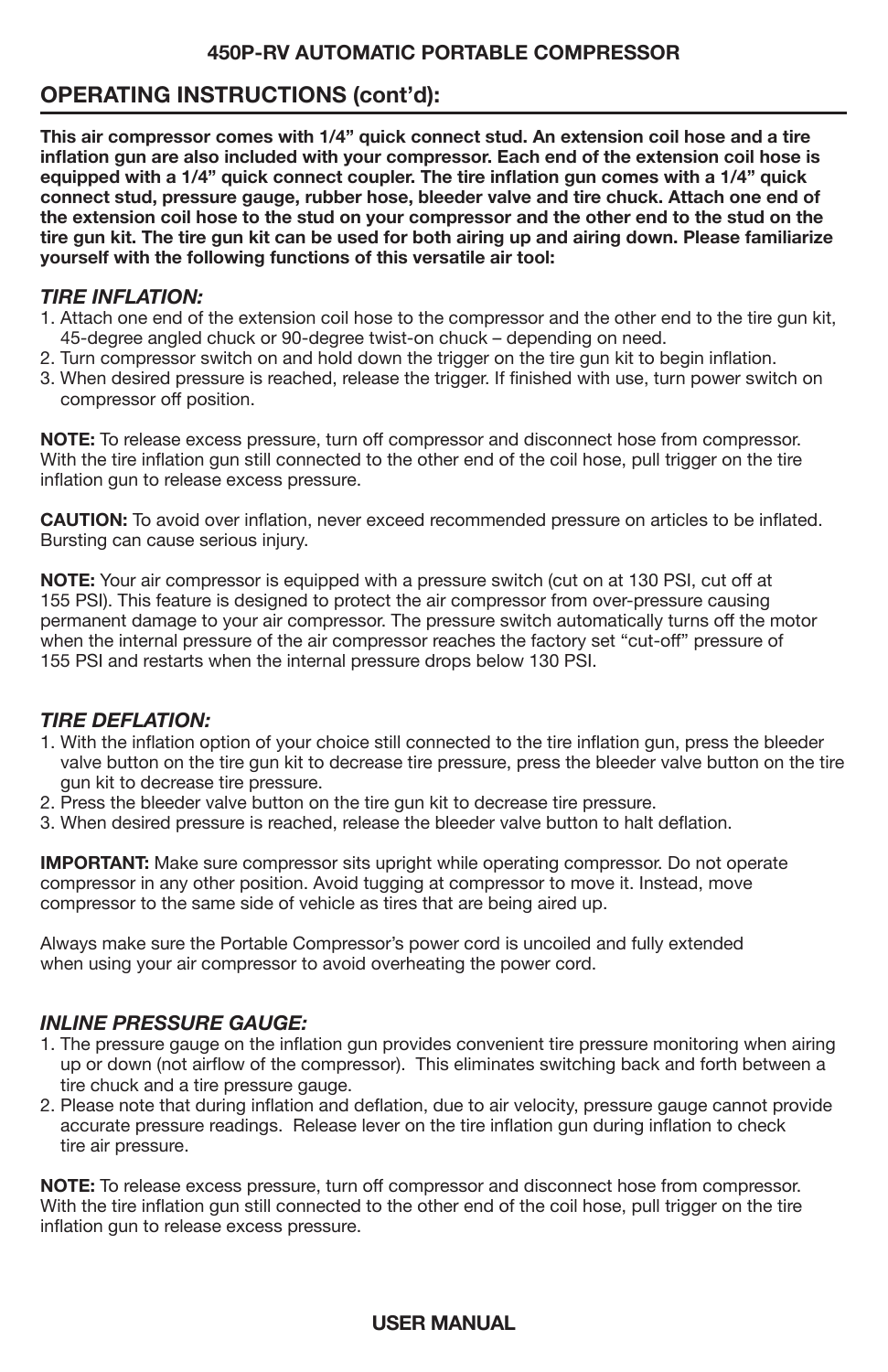# **450P-RV-AUTOMATIC ACCESSORIES:**

#### *45-Degree Extended Reach, Angled Chuck:*

Open-ended air chuck allows reach into areas difficult to reach by hand. Connects to Tire Inflation Gun.

#### *90-Degree Twist-on Chuck:*

This open-ended air chuck can be attached to any inflation valve where there is limited clearance.

#### *Primary Hose & Extension Hoses:*

Dual hoses, with quick connect couplings.

#### *Tire Inflation Gun:*

Normally closed-ended chuck, (until lever is engaged) all air chucks attach to the Tire Inflation Gun with quick connect couplings.

# **SAFETY PRECAUTIONS:**

- 1. Always inflate tires to manufacturer's recommended tire pressures. Exercise extreme caution when driving with aired-down tires. Reinflate tires before high-speed roadway travel.
- 2. Never exceed 20 M.P.H. when driving with partially inflated tires.
- 3. Never make sharp turns while driving with reduced tire pressure.
- 4. Re-inflate tires before high speed traveling onto roadways.
- 5. Use heat-resistant, minimum 200 PSI-rated working pressure extension hose. Do not use aftermarket hoses with less than 200 PSI working pressure. Some aftermarket hoses may not be suitable for use with this air compressor due to heat and pressure typically generated by this type of air compressors.

**CAUTION:** Never touch the air compressor or fittings connected to the air compressor other than the ON/OFF switch with bare hands during or immediately after use. The extension hose and fittings connected extension hose will become very HOT during and after use. If necessary, wear heat resistant gloves to remove hose from the compressor quick connect stud.

# **MAINTENANCE & REPAIRS:**

Your air compressor is equipped with permanently lubricated, maintenance-free motor. Never try to lubricate the compressor. Regularly clean dust and dirt from compressor cooling fins and motor housing. All repairs should be performed by Manufacturer or Manufacturer authorized service agencies only.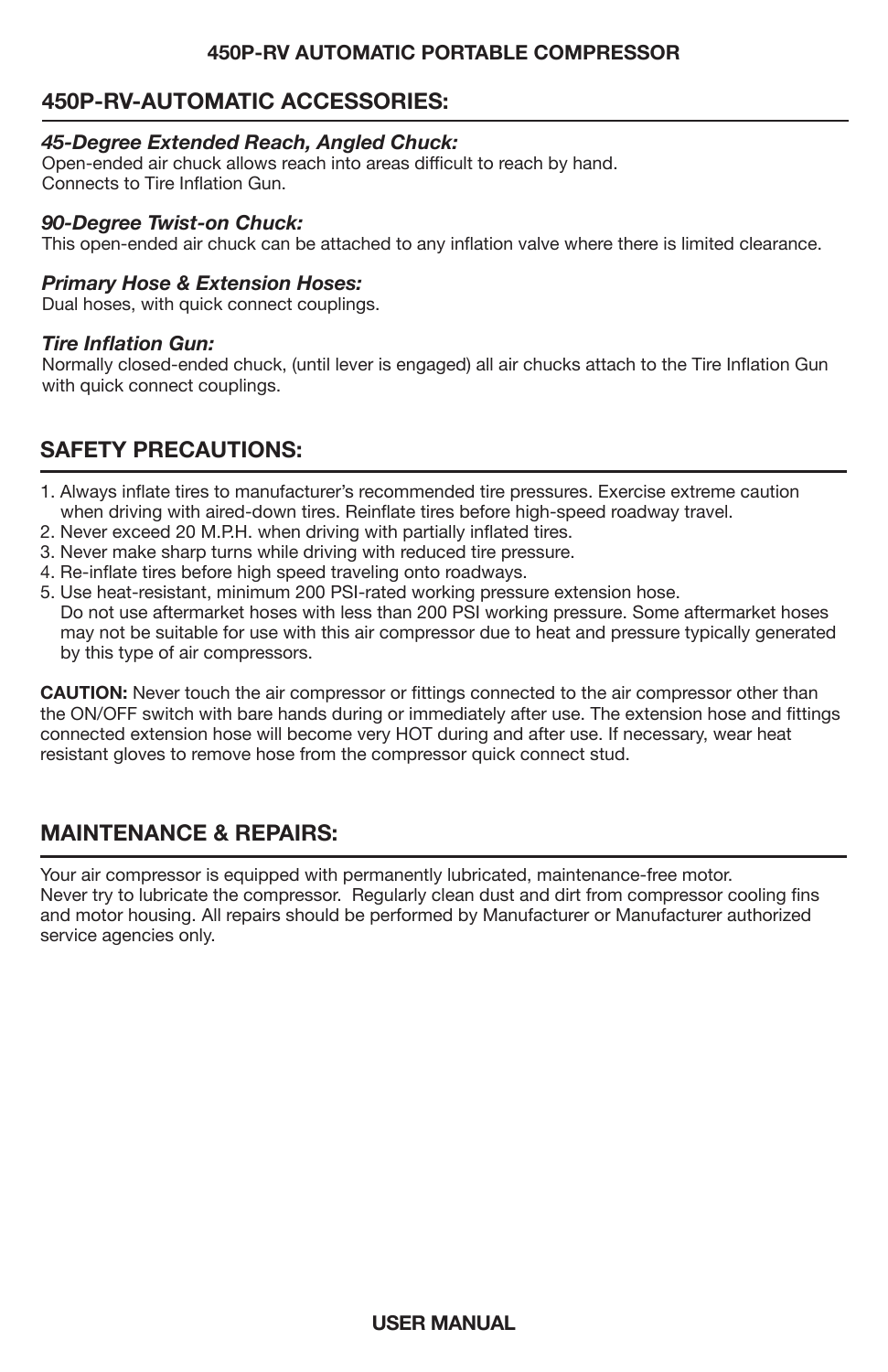# **INLET AIR FILTER INSTALLATION INSTRUCTION:**

- 1. Check to make sure air filter element is properly installed in your Inlet Air Filter Assembly
- 2. Remove the temporary protective red plug from compressor's air inlet port.
- 3. Install inlet air filter onto compressor's air inlet port. (Thread tape Not Recommended).
- 4. Hand tighten inlet air filter.

**IMPORTANT:** For optimal compressor performance, replace filter element periodically. Clogged filter will drastically reduce compressor flow rate and performance.

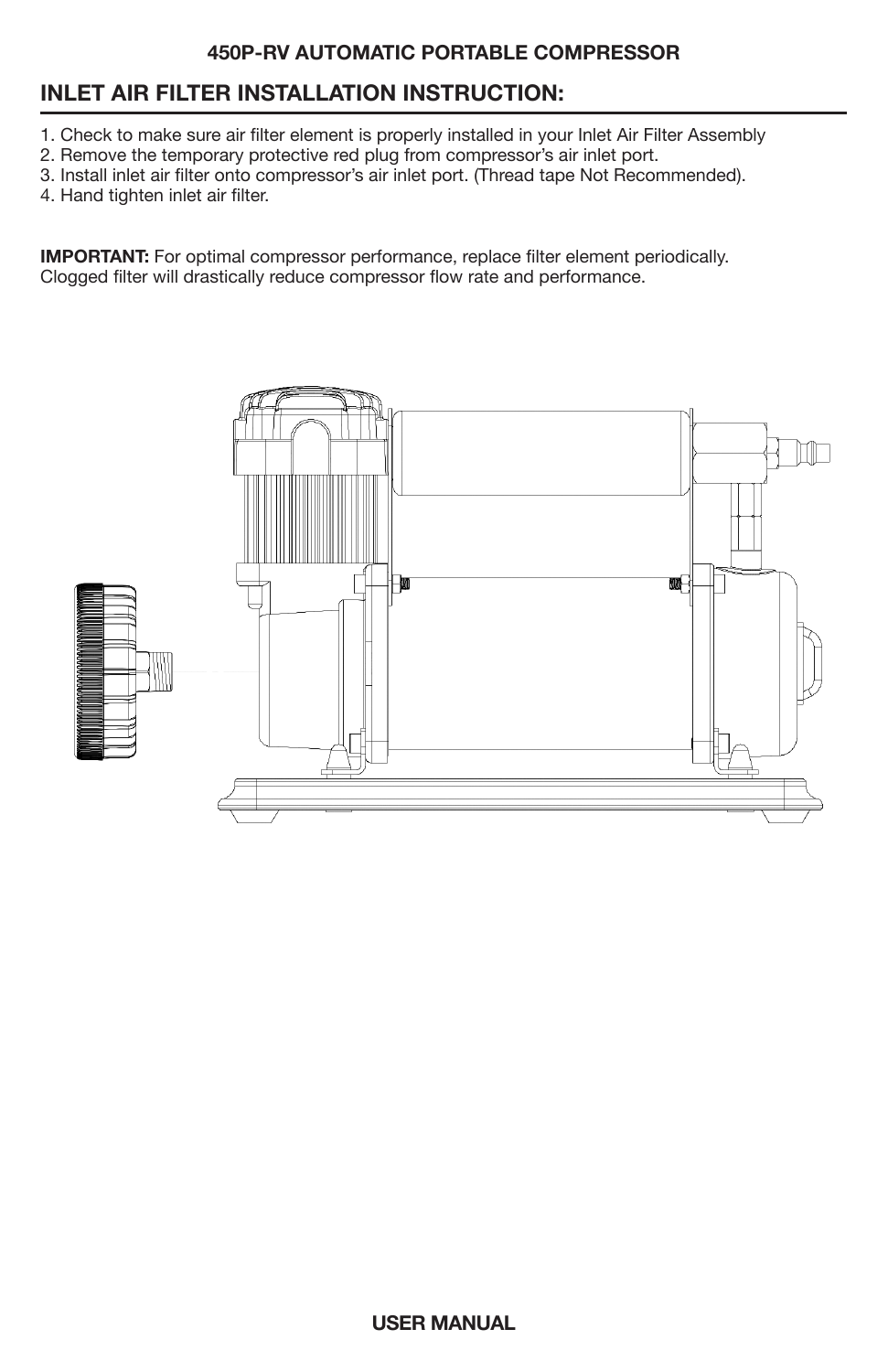# **TROUBLESHOOTING GUIDE:**

| PROBLEM:                                                                        | POSSIBLE CAUSE(S)                                                                                  | <b>CORRECTIVE ACTION</b>                                                                                                                                                                                                                                                         |
|---------------------------------------------------------------------------------|----------------------------------------------------------------------------------------------------|----------------------------------------------------------------------------------------------------------------------------------------------------------------------------------------------------------------------------------------------------------------------------------|
| Compressor will not run                                                         | 1. No power, or power switch<br>in OFF position<br>2. Blown fuse<br>3. Motor overheats             | 1. Make sure compressor<br>switch is ON<br>2. Disconnect compressor<br>from power source, replace<br>fuse. (Refer to Specifications<br>section for correct<br>fuse amperage)<br>3. Let compressor cool off for<br>about 30 minutes to allow<br>thermal overload switch to reset. |
| Thermal overload<br>protector cuts out<br>repeatedly                            | 1. Lack of proper ventilation or<br>ambient temperature is too high<br>2. Compressor valves failed | 1. Move compressor to well<br>ventilated area, or area with<br>lower ambient temperature<br>2. Service or replace compressor                                                                                                                                                     |
| Excessive knocking<br>or rattling                                               | 1. Worn bearing on eccentric or<br>motor shaft<br>2. Cylinder or piston ring is worn               | 1. Service or replace compressor                                                                                                                                                                                                                                                 |
| Compressor air flow lower<br>than normal, or cannot<br>pump to higher pressures | 1. Worn piston ring or inlet valve                                                                 | 1. Service or replace compressor                                                                                                                                                                                                                                                 |